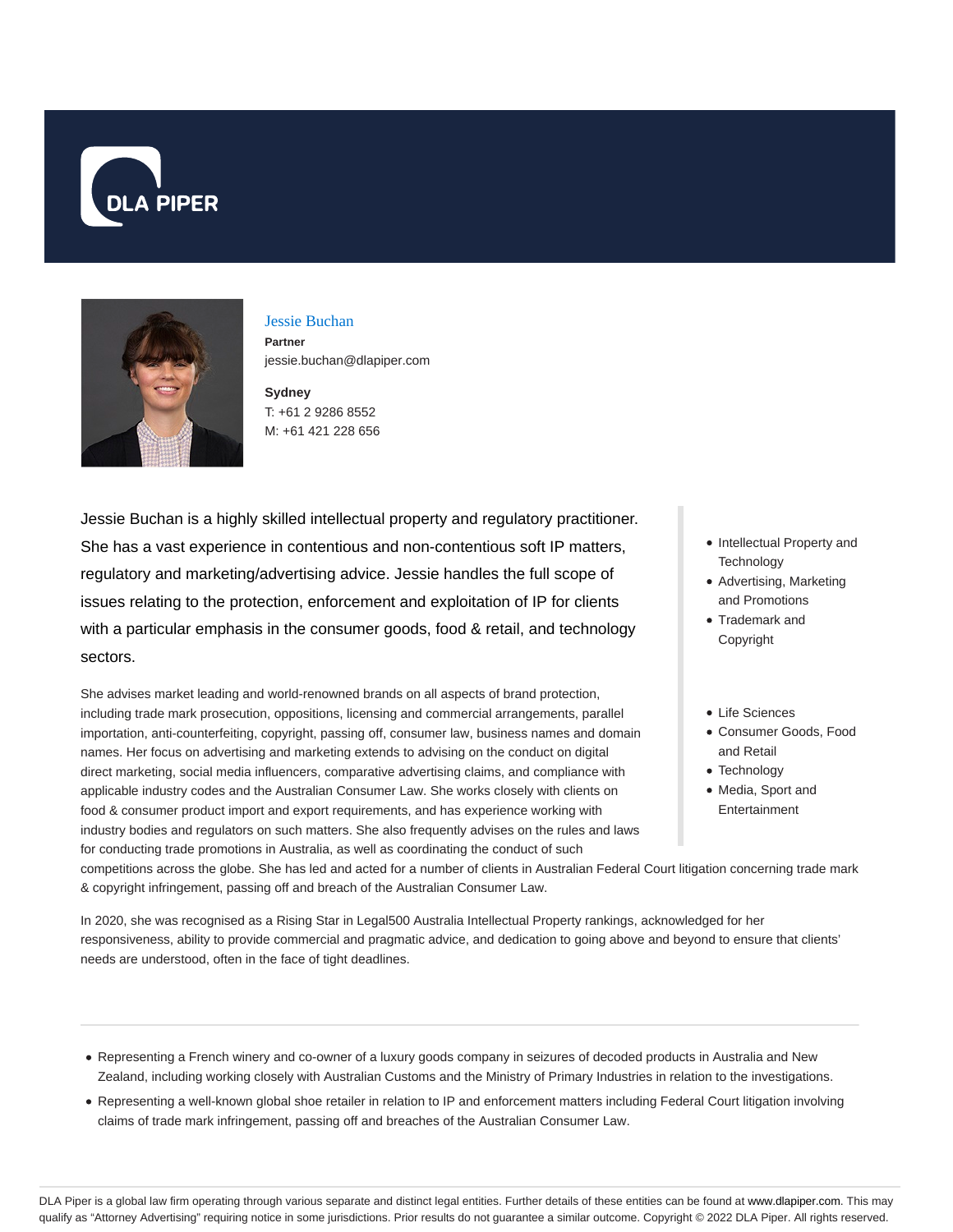- Representing one of the world's largest wearable technology companies on trade mark and copyright enforcement matters in Australia and New Zealand.
- Advising an American multinational conglomerate technology company on import and export requirements relating to a number of consumer products.
- Advising a number of online retailers on their entry into the Australia market, including advising on IP exploitation and enforcement, commercial arrangements, advertising and marketing compliance and product regulatory matters.
- Advising numerous domestic and international businesses in relation to IP and regulatory aspects of divestments and acquisitions, including assignment and licensing of IP assets, product labelling and related matters.
- Advising one of the world's largest privately held spirits company on all aspects of advertising and marketing, including sponsorship agreements and TV marketing campaigns.
- Advising an American multinational technology company in respect of advertising copy review (in all forms of media, including the internet), including advising on the application of consumer protection and IP laws.
- Advising multiple clients across different industries and sectors in relation to trade promotions and online digital marketing strategies, including regulatory compliance measures.
- Advising and managing global trade mark and IP portfolios for a wealth of domestic and international brands across numerous sectors.

# **CREDENTIALS**

# Professional Qualifications

- Solicitor of the Supreme Court of New South Wales, 2010
- Solicitor of the High Court of Australia

### **Recognitions**

Legal 500 Australia , 2020, Intellectual Property "Rising Star"

## **Education**

- University of Sydney, LLB, Hons, 2009
- University of Newcastle, Bachelor of Communication, 2006

## **Memberships**

- International Trademark Association
- Intellectual Property Society of Australia & New Zealand
- Law Society of New South Wales

### INSIGHTS

# **Publications**

**RetailTech: How digitization in the retail industry is shaping the way we shop in Australia**

### 6 August 2021

Law à la Mode

Digital marketplaces are growing significantly, taking up a larger share of e-commerce worldwide. In Australia, we expect to see continuing diversification of channel partner strategies, as well as continuing diversification of payment methods.